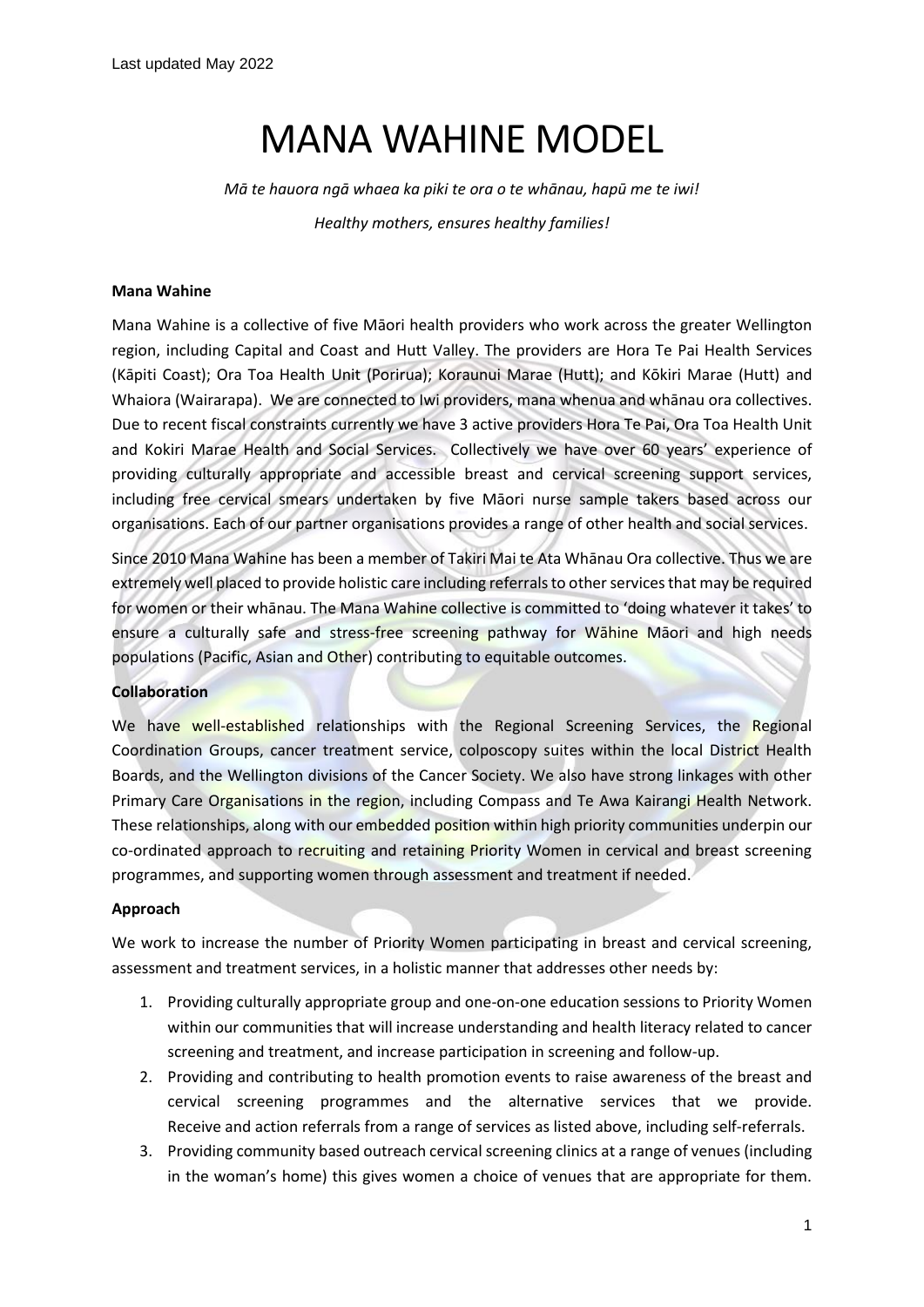These services include transport, child car seats, childcare, and manaakitanga (including kai, empathy and respect).

- 4. Providing screening education and screening clinics in workplace settings where there are high numbers of priority women, in collaboration with Regional Screening Services.
- 5. Initiating regular placements of Mana Wahine educators at our collective general practices to help identify Priority Women and facilitate direct contact, rather than solely relying on referrals.
- 6. Using social media platforms to promote our alternative screening clinics and in-home services, and to trace women who have been referred to us whose address is unknown.
- 7. Promoting the HPV immunisation programme within our education sessions, and work with our immunisers to promote screening.
- 8. Organising collaborative events with Regional Screening Services. Examples include: Priority Women Screening Days held on a Saturday at BreastScreen Central and Keneperu hospital where women can have breast and cervical screening on the same day.

## **We provide culturally appropriate, safe, women-centered services**

Our experience has shown us that when we work from a view that, Māori and all priority women have the opportunity to access by Māori for Māori services in their community there is a greater uptake of cervical screening and increased opportunity to enroll Priority Women into breast screening. Mana Wahine is committed to the development of a healthy Māori nation, and to improving the health of whānau, hapu and iwi.

We utilise Māori models of health in all aspects of service delivery e.g. Te Whare Tapa Wha, Te Pae Mahutonga Te Korowai Oranga. Mātauranga Māori features in our professional development and staff requirements. Culturally appropriate care is our speciality. Empathy, care and respect are what we strive for and what our kaimahi are known together providing a service of excellence.

Our education sessions ensure that women make informed decisions about participating in screening, assessment and treatment - enabling 'shared decision making' which is a fundamental principle of women centred care.

We go to great efforts to provide services that are appropriate for the women, including providing her with as much choice as possible (venue, timing, nurse sample taker) and reducing any potential barriers (e.g. economic, need for childcare, transport, meeting other health or social needs).

We consult on all aspects of programme planning to make sure we are keeping up with changing needs of our communities. All our providers participate in and are connected to a community group which provides advice on how to engage with Priority Women. The following examples show our responsiveness to the advice and needs of our communities: Hora Te Pai participates in marae gatherings at Whakarongotai marae where they host many Māori and community events. Ora Toa has in recent years placed a Māori nurse sample taker within the health unit, increasing the opportunities to provide free cervical screening to their community. Kokiri provide services to Lower Hutt on the marae at local community houses and are engaged with Karori medical centre and Newtown Union Health services to run outreach clinics for Wellington Priority Women. Koraunui marae have successfully run education sessions and/ wānanga on the marae providing important education and health literacy to their Priority Women. Koraunui also provides a venue to Kokiri so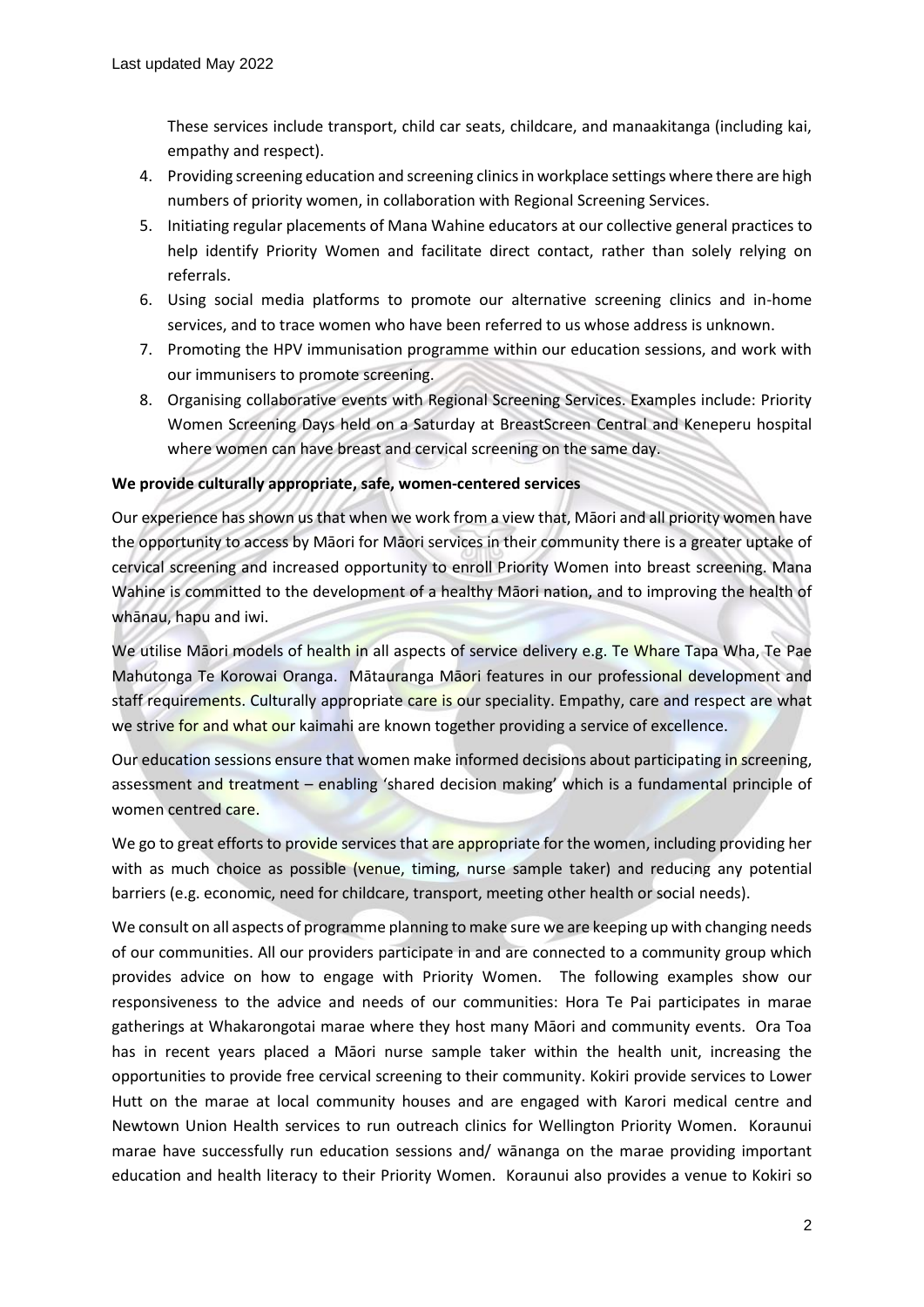cervical screening night clinics to wahine these are based in the local school grounds next to the marae.

The governance body and legal authority for Mana Wahine is the Management Committee. The Management Committee comprises a representative from each of the five Member Organisations (including a Chair, currently Teresea Olsen from Kokiri Marae Health and Social Services) and the Manager of Mana Wahine.

**MANA WAHINE** has good community networks and robust governance and infrastructure. We are an Incorporated Society and as such we must and do have systems in place to:

- Meet with our Governance 1/4ly
- Hold our Annual General Meeting at which we provide a set of audited accounts
- Each provider has a representative on the board
- Have our MANA WAHINE policy manual
- Annual Service plans are completed
- Actual vs Budget is sent monthly to our Chairperson and Manager
- The accountant and manager meet monthly to pay accounts
- Bank reconciliation happens monthly
- All Inland Revenue requirements are met on a monthly basis
- No outstanding accounts with Inland Revenue Department

## **MANA WAHINE** provides a value for money service:

Our approach is integrated because we are able to use NSU funds and our connections with our Whānau Ora collective to provide more hours and be absolutely focused on providing the best service for priority women.

With the limited resources we receive we are able to do all of the above and to:

- Provide a CORE 3-day training on NCSP and BSA training to kaimahi
- Provide 2 update trainings per year
- We monitor the quality of our service delivery
- Provide an opportunity to come together regionally
- Priority women are higher needs and require other services which we as a community based provider are able to deliver
- Our outcomes and delivery of service continues to increase over the years despite our funding remaining the same. A sure sign of "Value for Money".

**MANA WAHINE** has shown commitment and consistency to NSU by participating in audits and reviews; teleconferences; advisory groups; strategic planning; presentations relating to our model and offering feedback for cervical and breast screening campaigns.

When we were asked to change our focus from "raising the awareness of the screening programmes" to focusing on achieving outcomes at the very last National Kaimahi hui in Auckland, **MANA WAHINE** embraced this and it has been our focus since 2010. It did take time for the change to occur however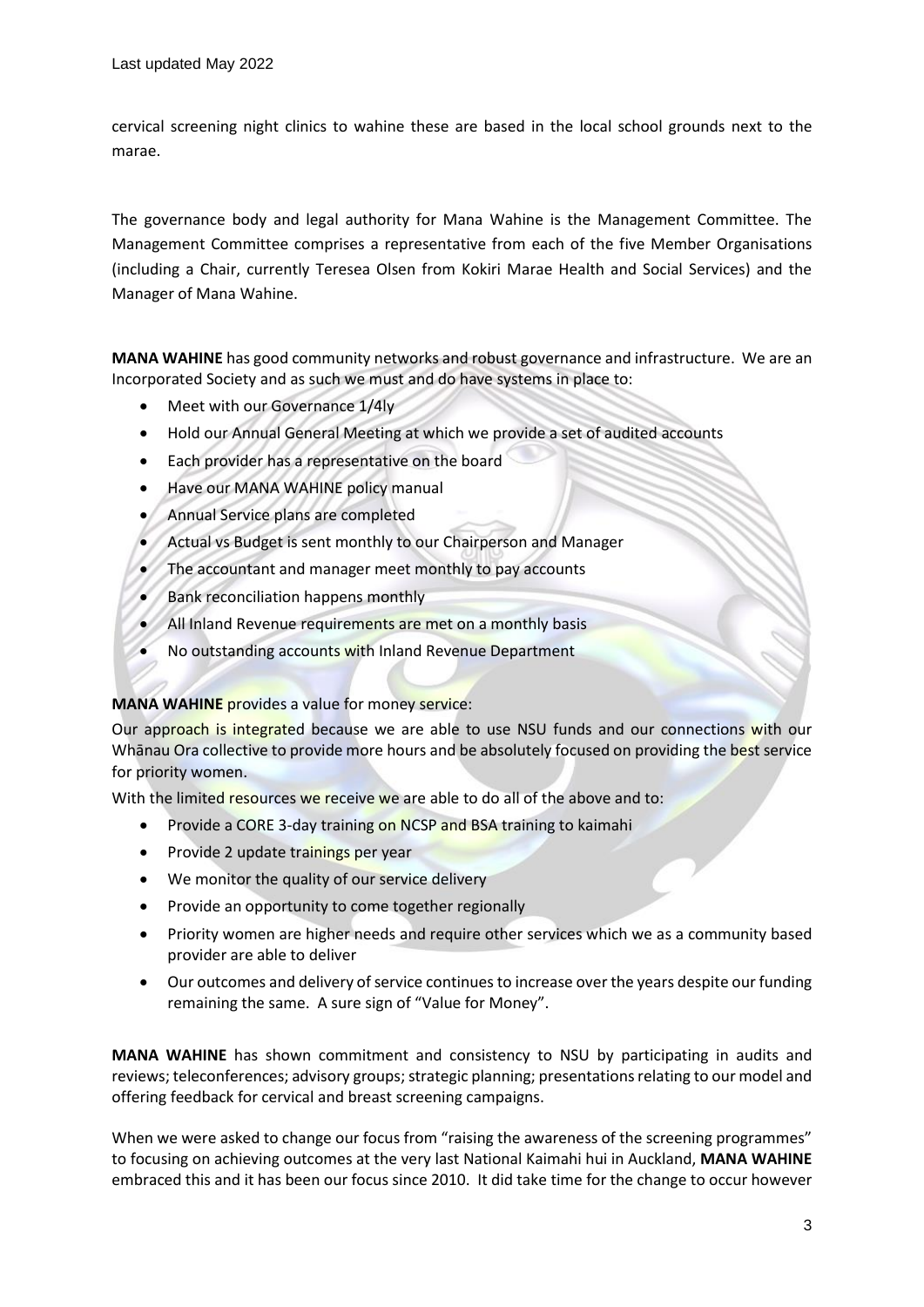we believe our Support to Services has been achieved despite the fact that it is still essential for the "raising the awareness of the screening programmes" i.e. Health Promotion to continue.

**MANA WAHINE** providers are also linked to Whanau Ora Collectives

and in accordance with the philosophy of Whanau Ora they are able to:

- Reduce communications
- Reduce burden of administration
- Increase capacity
- Increase community links and expertise
- Ensure that our women receive an integrated experience and service

## **Our vision** is MANA WAHINE

Mā te hauora o ngā whaea, ka piki te ora o te whānau, o te hapū, me te iwi – Healthy mothers ensures health families.

**Our mission** is to work together so wahine as integral members of the whānau, hapū and iwi may be empowered to achieve Tino Rangatiratanga in their wellbeing.

**The values** that guide our mahi include:

- Manaakitanga show respect, to care and look after
- Te Ao Tūroa sustainability of our kaupapa
- Rangatiratanga self-determination and self-management
- Aroha show compassion, feel concern for
- Wairuatanga beliefs and spirituality
- Kotahitanga working together
- Whānaungatanga relationships
- Mana Whenua indigenous rights
- Kaitiakitanga guardianship

Mana Tupuna/Whakapapa – connecting to your identity.

Our services include:

- Free cervical screening
- BSA & NCSP health promotions
- Education and health literacy on the programmes
- Support to attend screening appointmentsincluding assessment's treatments and colposcopy (this support includes transport; childcare; advocacy and emotional support)
- Mātauranga Māori framework training for community health workers in the BSA and NCSP programmes
- Research
- Developing resources

We have had over 30 years' experience in providing this service to priority women. It has been our experience that women prioritize their families and other social issues before themselves. It has been our aim to empower these women to encourage them to engage into BSA and NCSP. We measure